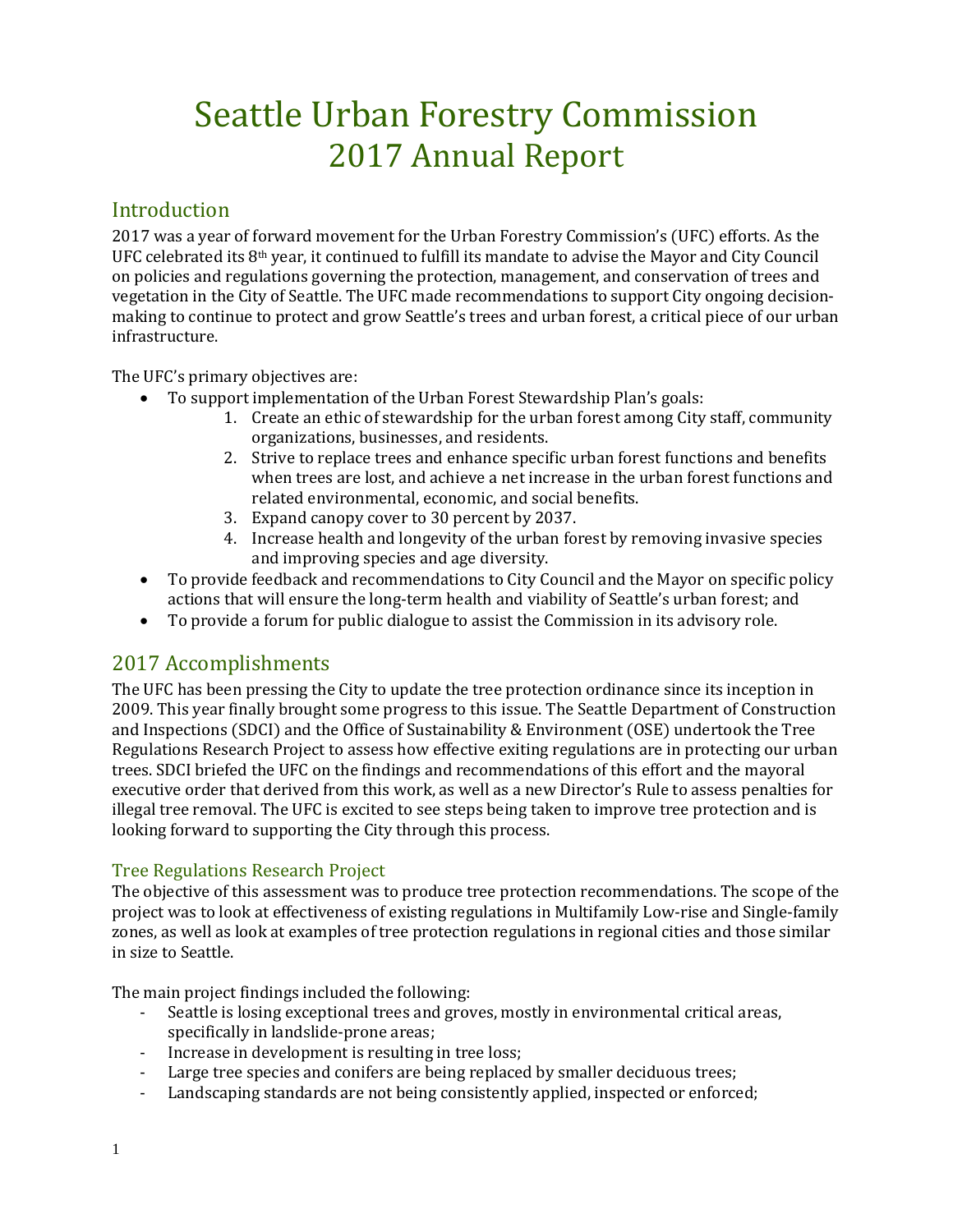- The design review process is not helping preserve trees;
- When exceptional trees are deemed hazardous their removal doesn't require replacement;<br>- Since 2008, there is an unward trend in resolving tree cutting complaints as 'non-violation':
- Since 2008, there is an upward trend in resolving tree cutting complaints as 'non-violation';<br>- Tree cutting complaints were resolved with retroactive hazardous tree removal approval
- Tree cutting complaints were resolved with retroactive hazardous tree removal approval and not mitigation; and
- There is a perceived lack of responsiveness to tree removal complaints (as stated during public comment periods at UFC meetings).

The project produced three recommendations:

1. Make improvements to the way existing regulations are implemented including: revising the definition for 'hazard' conditions; requiring consistent documentation for permit applications that include tree code requirements and tree removal applications; including tree survivability language in the code; updating the Director's Rule for exceptional trees; exploring a payment-in-lieu option; recording tree counts throughout the development process; requiring use of monitoring tools for tree-related site work and survivability; ensuring the use of the Landscape Improvement Checklist at final inspection, and capturing this information so that it can be queried; adding dedicated urban forestry staff to SDCI's efforts to oversee all tree and landscape regulations; and removing Vine Maple from the ECA Revegetation List and Green Factor list to improve tree size class distribution.

The process improvement recommendations included implementation of a training program internal to the City – on code enforcement and tree protection, preservation, and planting; and external, establishing a training requirement for tree service companies to then hold them accountable for illegal tree removals.

- 2. A permit system to protect additional trees on private property. The permit would track allowance for annual removal of up to three trees with diameters larger than 6"; remove the allowance for unlimited tree removal in Single family lots smaller than 5,000 sqft; and require mitigation. To protect additional trees the City would establish penalties for injury and removal violations. This would hold tree services companies accountable while providing an administrative appeal of penalties.
- 3. A permit system 'plus' to protect even more trees. This would be achieved by protecting tree groves through covenants; provide support to home owners; and explore transfer of development rights.

Mayor Burgess' Executive Order 2017-11 directed SDCI to implement non-legislative recommendations that do not require code changes and the Office of Planning and Community Development (OPCD) to work with the City's Urban Forestry Core Team and the Urban Forestry Commission to enhance tree preservation.

The UFC issued a letter commending the Mayor, OSE, and SDCI for their work and recommending that the City continue the deliberative process to consider implementation of the tree removal permit as stated in Options 2 and 3 to further support Seattle's canopy cover, tree protection, and tree preservation.

## 2016 LiDAR Tree Canopy Cover Assessment

Another important City accomplishment this year was finalizing the 2016 LiDAR Tree Canopy Cover Assessment. This assessment is the most accurate accounting of canopy cover to date and shows Seattle at 28% canopy cover. The study determined canopy cover levels for the nine Urban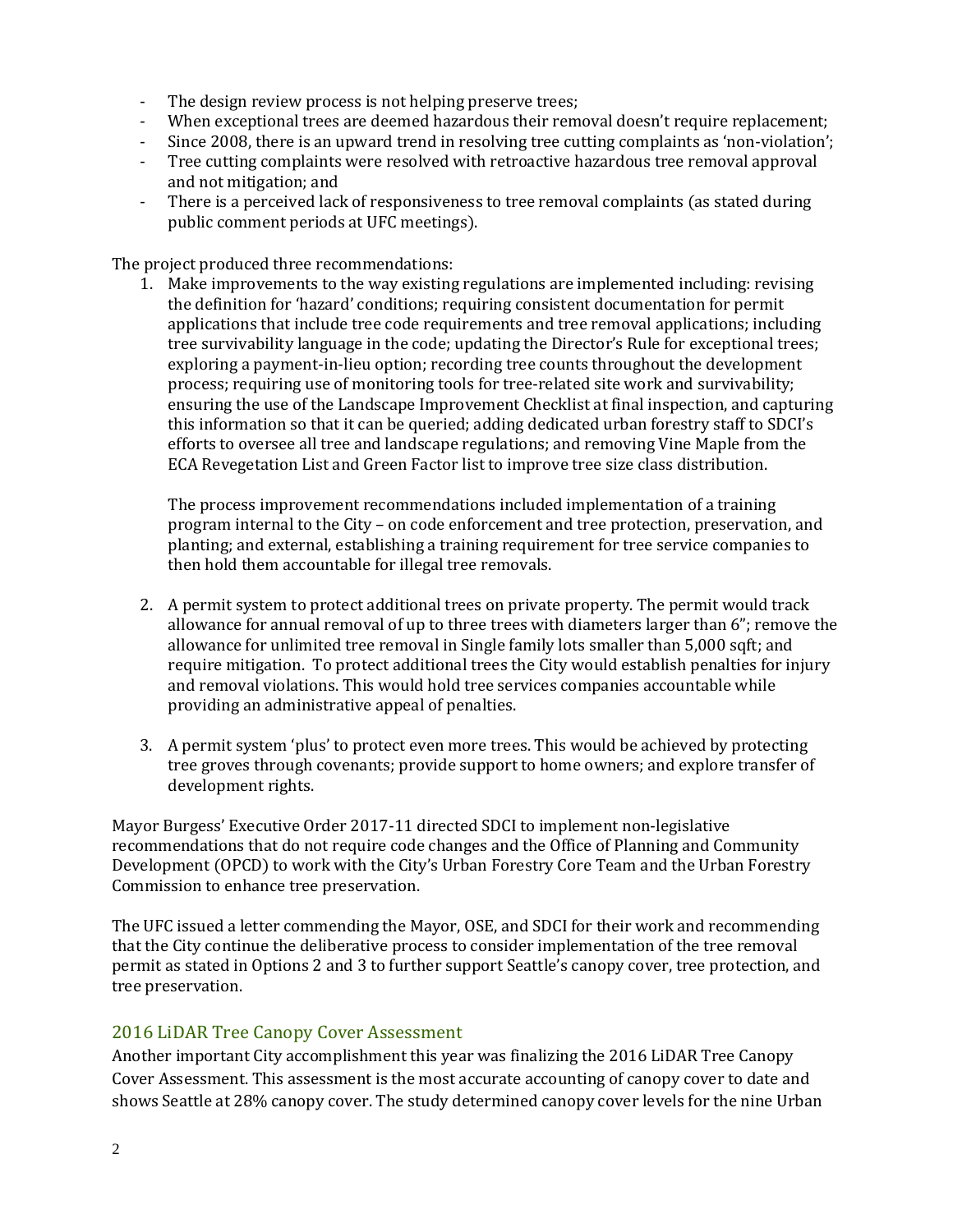Forest Stewardship Plan (UFSP) Management Units, different areas of Seattle, and Street tree management units. The study also showed the conifer to deciduous tree ratio; the location of the largest trees and tree groves; the relationship between canopy and environmental equity; and tree canopy and the heat island effect.

The City also presented the findings of a canopy cover trend analysis done in 2015 using aerial and satellite imagery. Even though this is a different methodology, it provided interesting information about canopy cover change over time for 2007, 2010, and 2015, estimating a 2% loss over the span of the eight-year study period (with  $a + (-3)$ % margin of error due to the methodology used).

The assessment provides the foundation for understanding the quantity, distribution, and configuration of tree canopy in Seattle and it will be important for the City to do this type of study every five years to be able to make adjustments to tree management efforts based on results. The true value of this type of assessment is realized when the results are used to guide urban forestry policy and management efforts.

## Building Relationships

The UFC worked on building partnerships in 2017. To that effect the UFC engaged with Seattle Audubon, King County Million Trees Campaign, City Fruit, Urban Forestry Symposium, as well as the annual UFC/Interdepartmental Team working meeting.

## City Urban Forestry Efforts

The UFC received many briefings from the City's urban forestry team as well as from other efforts that affect our urban trees. Briefings received in 2017 include:

Office of Planning and Community Development<br>Mandatory Housing Affordability (MHA)

- Mandatory Housing Affordability (MHA) EIS
- MHA tree requirements

Office of Sustainability & Environment

- 2016 LiDAR Canopy Cover Assessment<br>- Duwamish Tree Canopy Enhancement I
- Duwamish Tree Canopy Enhancement Project and tour

Seattle Department of Construction and Inspections:

- Design Review Process update
- Environmental Critical Areas update
- Tree protection enforcement. DR 21-2017 on Calculating Tree Valuations and Civil Penalties for Tree Protection Code Violations
- Tree Regulations Research Project and Mayoral Tree Protection Executive Order

Seattle Department of Transportation:

- SDOT Street Tree Management Plan<br>- Trees for Seattle Story Man
- Trees for Seattle Story Map
- Seattle Parks and Recreation
	- Thinning Green Seattle Partnership (GSP) sites
	- Washington Park Arboretum Azalea Garden
	- Colman Park Vegetation Management Plan
	- GSP Strategic Plan update

Seattle Public Utilities

- Trees for Seattle update on the Trees for Neighborhoods and Tree Ambassador projects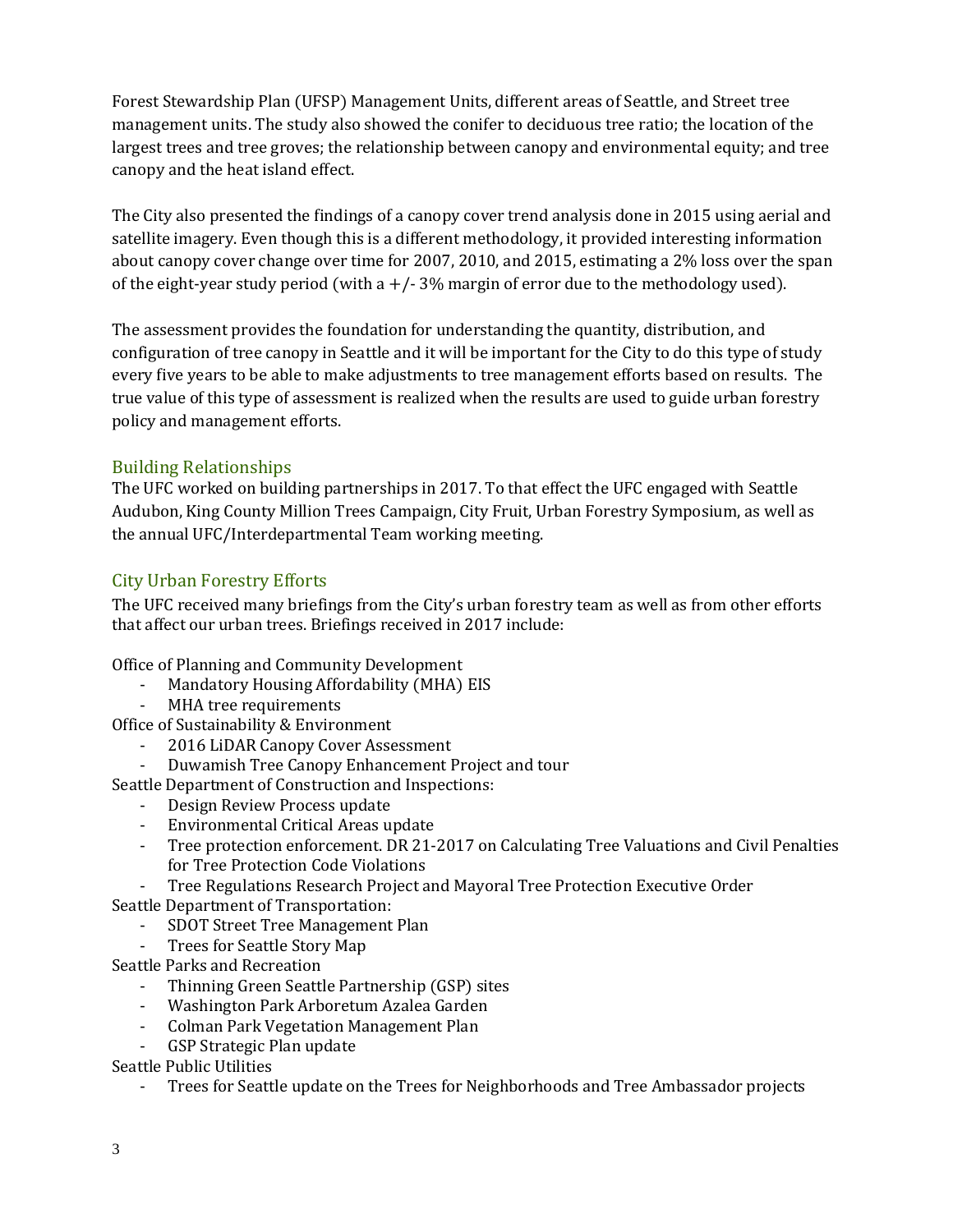Non-City of Seattle briefings included:

- Colman Vista project presented by the community<br>- Yesler Terrace redevelonment project and tour
- Yesler Terrace redevelopment project and tour
- Seattle Children's Major Institution Plan presentation
- University of Washington Urban Forestry Management Plan
- Seattle Audubon Neighborhoods Flyways and Urban Bird Treaty

### UFC Recommendations:

The UFC issued the following letters of recommendation:

Tree Protection Executive Order and Tree Regulations Research Project: The UFC commended the Mayor, OSE, and SDCI for their work and recommending that the City continue the deliberative process to consider implementation of the tree removal permit as stated in Options 2 and 3 to further support Seattle's canopy cover, tree protection, and tree preservation.

Support for Seattle Children's Hospital: the UFC commended Seattle Children's on how they approach their development as an example of how this work can be done by other major institutions. Children's design and construction team exhibited ingenuity, diligence, and innovation to exceed the letter and intent of the tree protection ordinance during the multi-phase expansion of the hospital.

Design Review Program improvements: The UFC wrote to CM Johnson to point out that the proposed changes conflict with the 30% canopy cover goal of the Urban Forest Stewardship Plan and made two recommendations: 1) to track significant and exceptional tree and canopy removal per project to implement appropriate mitigating tree planting efforts, and 2)to provide a fee-in-lieu option for projects unable to replace trees equal to the number of trees and amount of canopy removed by a project.

Mandatory Housing Affordability Draft EIS: The UFC commended the MHA Draft EIS for stressing the importance of tree coverage for Seattle and incorporating the 2016 canopy cover assessment results. The Commission disagreed with the Draft EIS' determination of no significant impacts to the city's tree canopy and requested clarification regarding the proposed methodology and mitigation measures and recommended requiring mitigation for tree loss to include replacement of equivalent canopy on- or off-site or paying into a City tree replacement and maintenance fund.

Urban Bird Treaty: the UFC congratulated Council and the Mayor for their leadership to make Seattle an Urban Bird Treaty City and joining more than 25 other cities across the country that support bird habitat.

SCL and SDOT tree pruning cycle coordination: recommending SCL to maintain funding levels to support four-year pruning cycles. The UFC also recommended the City to examine opportunities for better coordination and efficiency between SCL and SDOT tree pruning work.

University of Washington Urban Forest Management Plan: commending the UW for going beyond the City's current canopy cover goal for institutional properties by setting a goal of 23% by 2037 and emphasizing the importance of their urban trees with specific actions. The UFC encouraged the UW to address their invasive species challenges by exploring partnerships with groups such as the Green Seattle Partnership.

Urban Forestry Commission/Urban Forest Inter-departmental Team Annual Meeting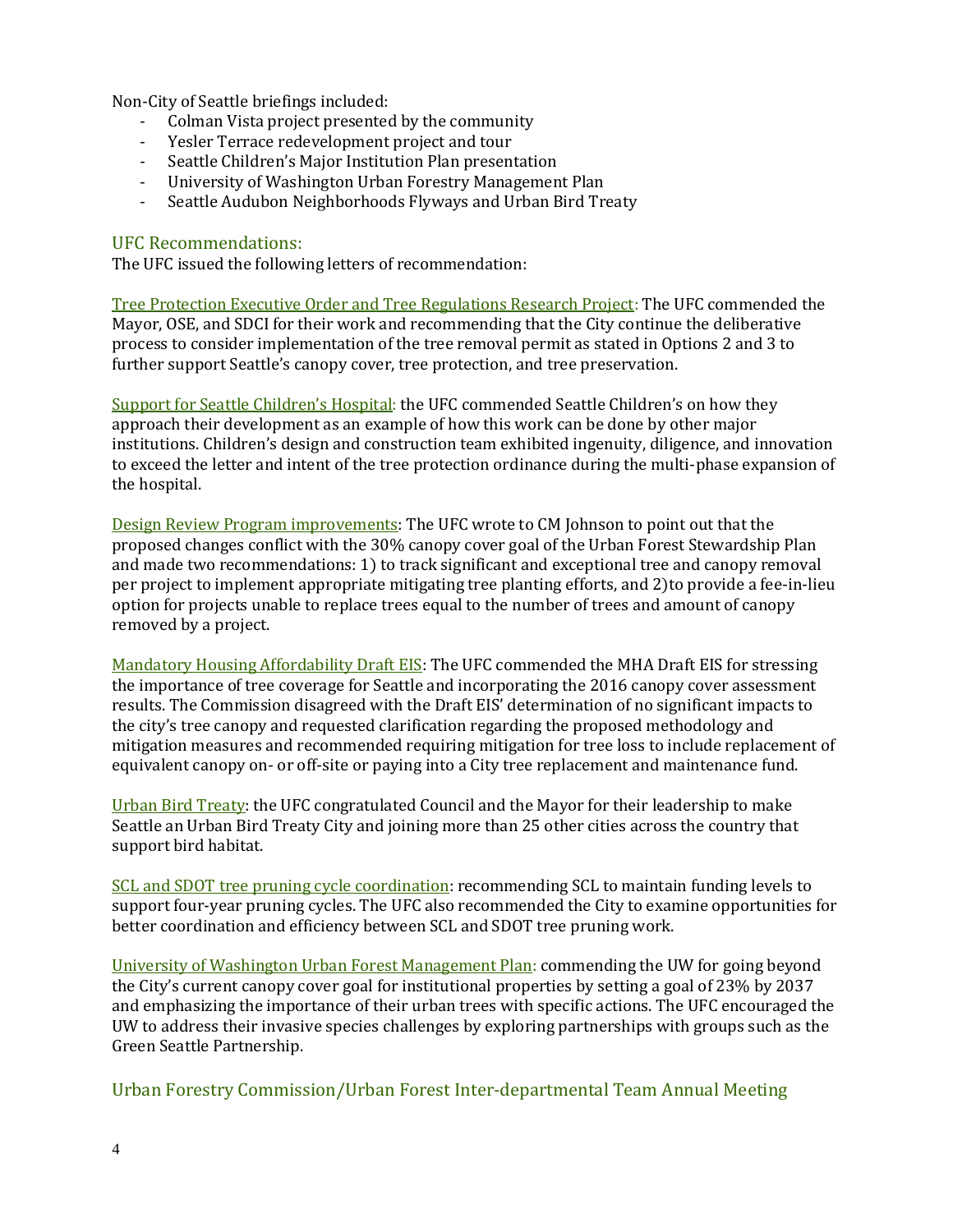The Commission and the Urban Forest Inter-departmental Team had their annual meeting at Camp Long. The facilitated meeting focused on strengthening the partnership between the Urban Forestry Commission and the Urban Forest Interdepartmental Team in order to accomplish the goals of the Urban Forest Stewardship Plan (UFSP), and working together to seed thoughts, set expectations, strategize, and build momentum for updating the UFSP. The group revisited best practices for urban forest management plans; had a discussion around the UFSP's key elements, structure, and goals; and identified and mapped UFSP stakeholders.

#### Commission Membership

The Commission was very sad with the passing of Commissioner Donna Kostka in June. Donna brought a committed voice with substantial experience to the Urban Ecologist position. Three new members joined the Urban Forestry Commission in 2017: Megan Herzog (Position #10 – Get Engaged member), Craig Johnson (Position#9 -Realtor), and Sarah Rehder (Position #4 - Hydrologist). Weston Brinkley was elected chair for 2018 with Joanna Nelson de Flores serving as vice-chair.

City Council passed legislation to expand the UFC membership adding three new positions: Position #11 - Environmental justice representative; Position #12 – Public health representative; and Position #13 - Community/neighborhood representative from an underrepresented group in the environmental field, including communities of color, immigrants, refugees, low-income and youth.

#### **Conclusion**

2017 has been a good year for Seattle's urban forest. We have gained a more accurate picture of the current state of our urban forest through an updated canopy cover assessment. The City's canopy coverage is slightly higher than we previously thought. While this is great news there are big challenges to achieving the 30 percent canopy coverage goal, primarily due to development and the degradation of our forested parklands.

We have seen large strides towards increased protection of trees with Executive Order 27-11. Unfortunately we are unable to accurately track tree removals during development because permits don't require tracking of trees removed and retained. We look forward to renewed dialogue with the SDCI to improve tracking changes during development.

The Commission is looking forward to updating the Urban Forest Stewardship Plan in 2018. This update will be informed by the recent canopy coverage assessment, the updated Green Seattle Partnership strategic plan, updated SDOT tree inventory and the continued expansion of the Trees for Seattle programs. The programs provide opportunities for Seattleites to restore forested parklands, harvest and share fruit, plant and care for trees in their yards and build a reverence for trees.

#### 2017 Commission Members:

Tom Early, Chair: Landscape Architect—Position #6 Steve Zemke, Vice-chair: Wildlife Biologist—Position #1 Donna Kostka: Urban Ecologist —Position #2 Weston Brinkley: University Representative (Antioch University)—Position #3 Sarah Rehder – Hydrologist – Position #4 Leif Fixen: Arborist —Position #5 Joanna Nelson de Flores: NGO Representative—Position #7 Andrew Zellers: Development Community Representative —Position #8 Craig Johnson – Realtor – Position #9